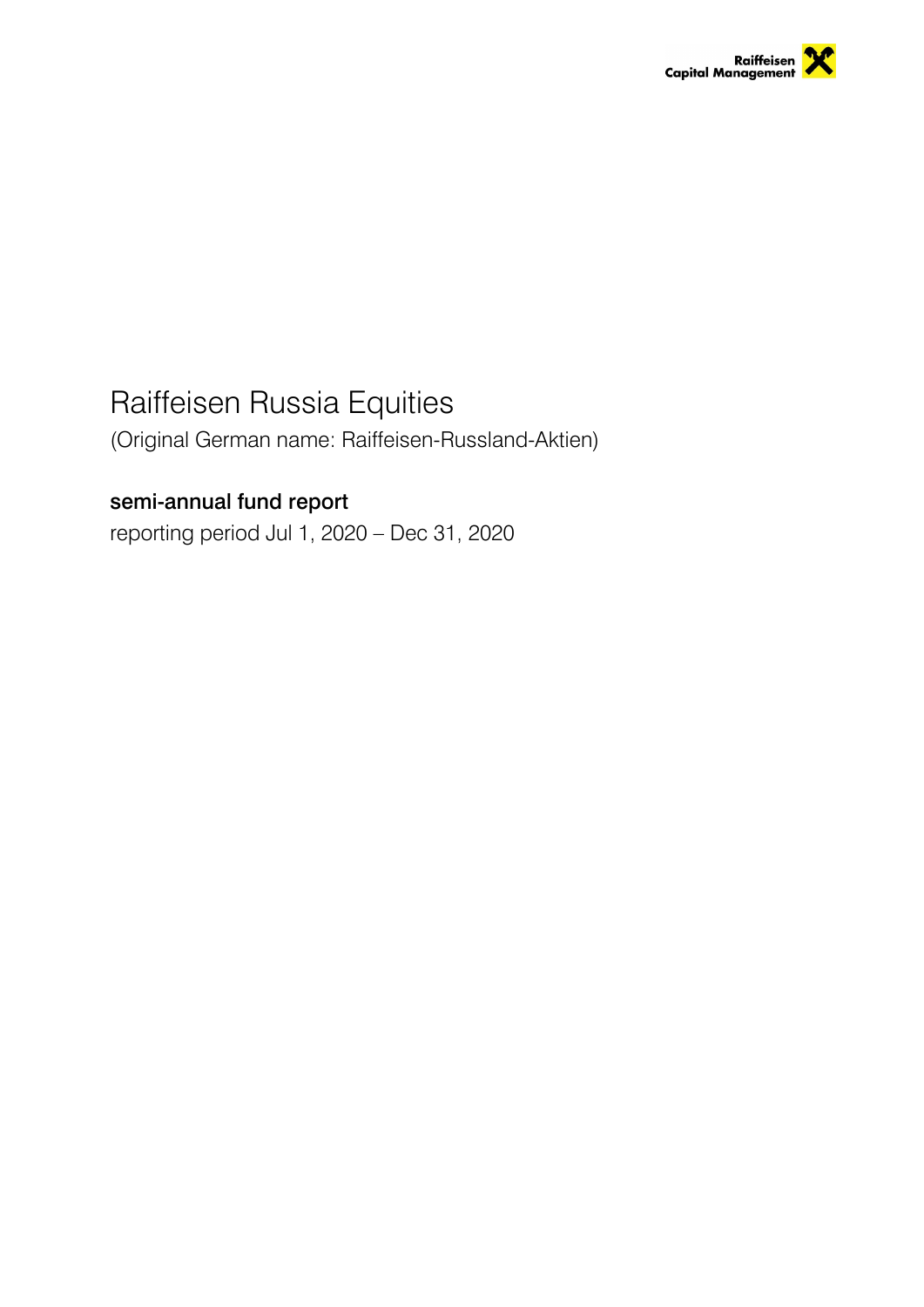

# Table of contents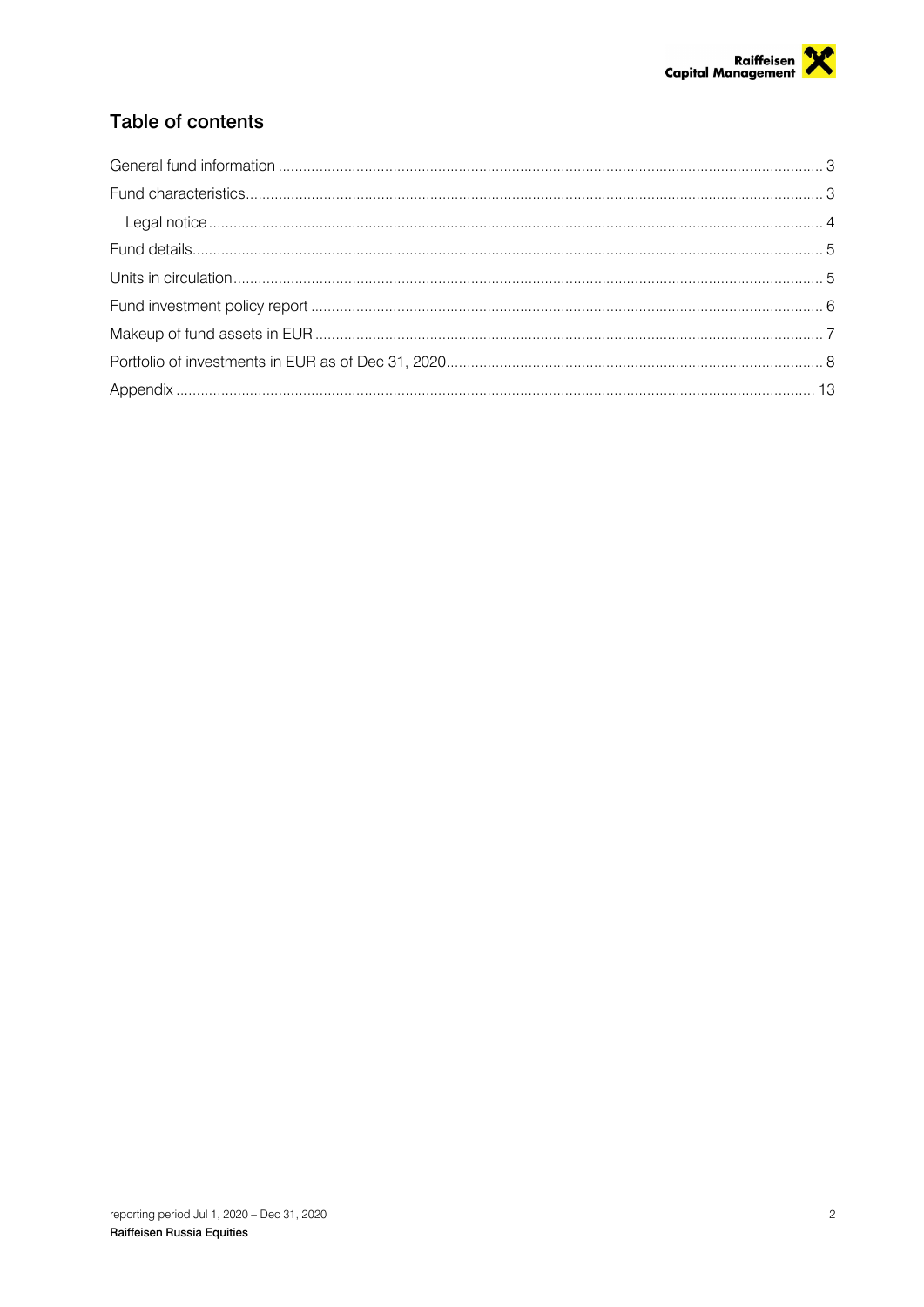# Report for the reporting period from Jul 1, 2020 to Dec 31, 2020

# General fund information

| <b>ISIN</b>  | Tranche                            | Income class                            | Currency   | Launch date |
|--------------|------------------------------------|-----------------------------------------|------------|-------------|
| AT0000A07FQ5 | Raiffeisen Russia Equities (R) A   | income-distributing                     | <b>EUR</b> | May 5, 2008 |
| AT0000A1TW88 | Raiffeisen Russia Equities (RZ) A  | income-distributing                     | <b>EUR</b> | Apr 3, 2017 |
| AT0000A07FR3 | Raiffeisen Russia Equities (R) T   | income-retaining                        | <b>EUR</b> | May 5, 2008 |
| AT0000A1TW70 | Raiffeisen Russia Equities (RZ) T  | income-retaining                        | <b>EUR</b> | Apr 3, 2017 |
| AT0000A0LSR3 | Raiffeisen Russia Equities (I) VTA | full income-retaining (outside Austria) | <b>EUR</b> | Mar 1, 2011 |
| AT0000A07FS1 | Raiffeisen Russia Equities (R) VTA | full income-retaining (outside Austria) | <b>EUR</b> | May 5, 2008 |
|              |                                    |                                         |            |             |

## Fund characteristics

| Fund currency                          | <b>EUR</b>                                                                         |
|----------------------------------------|------------------------------------------------------------------------------------|
| Financial year                         | Jul $1 -$ Jun 30                                                                   |
| Distribution/payment/reinvestment date | Sep 15                                                                             |
| Type of fund                           | Investment fund pursuant to § 2 of the Austrian Investment Fund Act, InvFG (UCITS) |
| Effective management fee for the fund  | I-Tranche (EUR): 1.000 %                                                           |
|                                        | R-Tranche (EUR): 2.000 %                                                           |
|                                        | RZ-Tranche (EUR): 1.000 %                                                          |
| Custodian bank                         | Raiffeisen Bank International AG                                                   |
| Management company                     | Raiffeisen Kapitalanlage-Gesellschaft m.b.H.                                       |
|                                        | Mooslackengasse 12, A-1190 Vienna                                                  |
|                                        | Tel. +43 1 71170-0                                                                 |
|                                        | Fax +43 1 71170-761092                                                             |
|                                        | www.rcm.at                                                                         |
|                                        | Companies register number: 83517 w                                                 |
| Fund management                        | Raiffeisen Kapitalanlage-Gesellschaft m.b.H.                                       |
| Investment adviser                     | OOO Raiffeisen Capital Asset Management Company, Russland                          |
|                                        | (Adviser for Russian small / mid caps)                                             |
| Auditor                                | KPMG Austria GmbH                                                                  |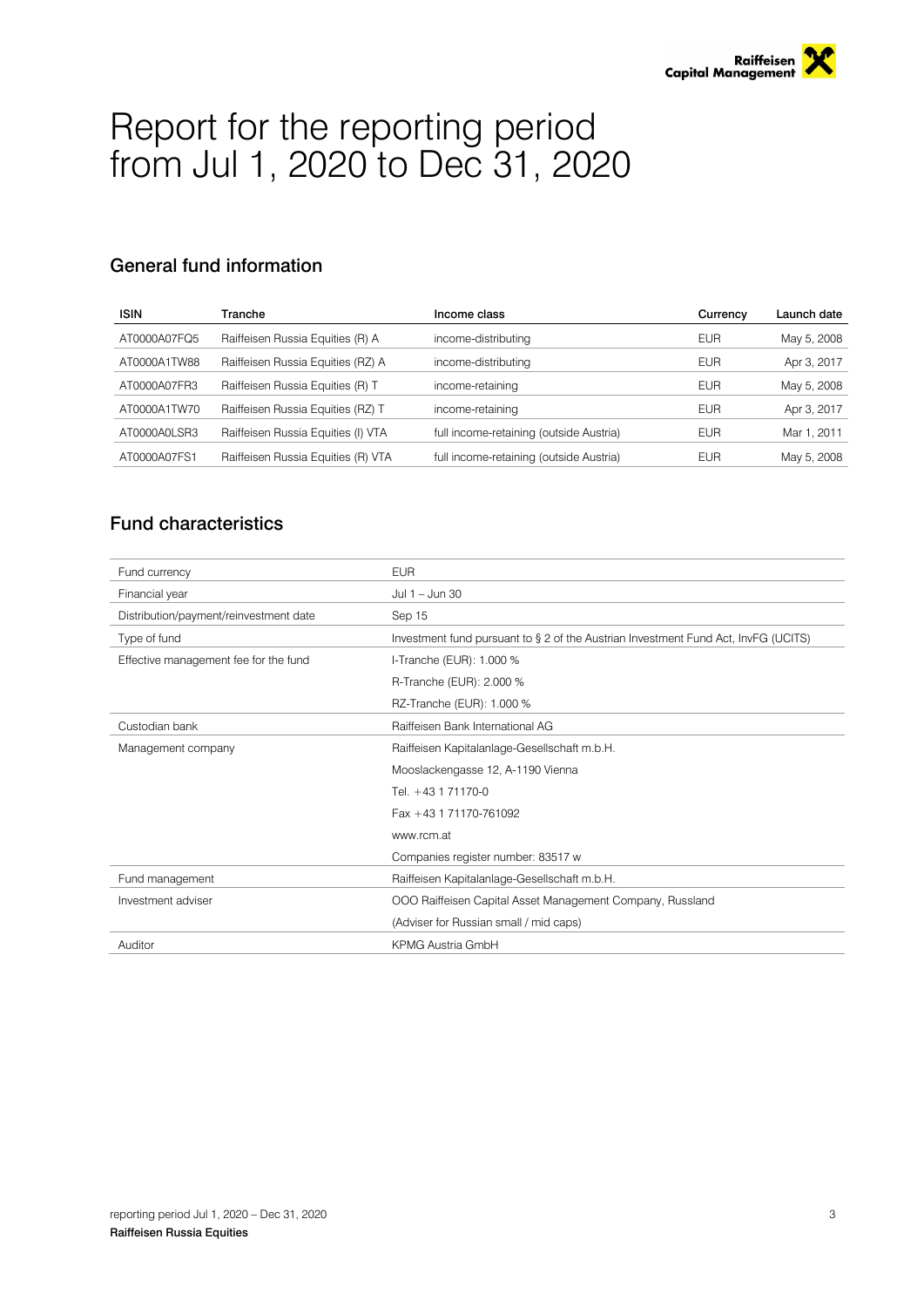

#### Legal notice

The software used performs calculations on the basis of more than the two decimal places displayed. Minor discrepancies cannot be ruled out due to further calculations using published results.

The value of a unit is calculated by dividing the entire value of the investment fund inclusive of its income by the number of units. The total value of the investment fund is calculated on the basis of the current market prices of the securities, money market instruments and subscription rights in the fund plus the value of the fund's financial investments, cash holdings, credit balances, receivables and other rights net of its payables. That value will be calculated by the custodian bank.

The net assets are calculated in accordance with the following principles:

- a) The value of assets quoted or traded on a stock exchange or other regulated market shall be determined, in principle, on the basis of the most recently available price.
- b) Where an asset is not quoted or traded on a stock market or another requlated market or where the price for an asset quoted or traded on a stock market or another regulated market does not appropriately reflect its actual market value, the prices provided by reliable data providers or, alternatively, market prices for equivalent securities or other recognized market valuation methods shall be used.

Raiffeisen KAG uses the method developed by OeKB (Österreichische Kontrollbank AG) to calculate the fund's performance, on the basis of data provided by the custodian bank (where payment of the redemption price is suspended, using indicative values). Some costs – the subscription fee (not exceeding 5.00 % of the invested amount) and any redemption fee (not exceeding 0.00 % of the sold amount) – are not included in the performance calculation. Depending on their concrete value, they will reduce a performance accordingly. Past results do not permit any reliable inferences as to the future performance of the fund.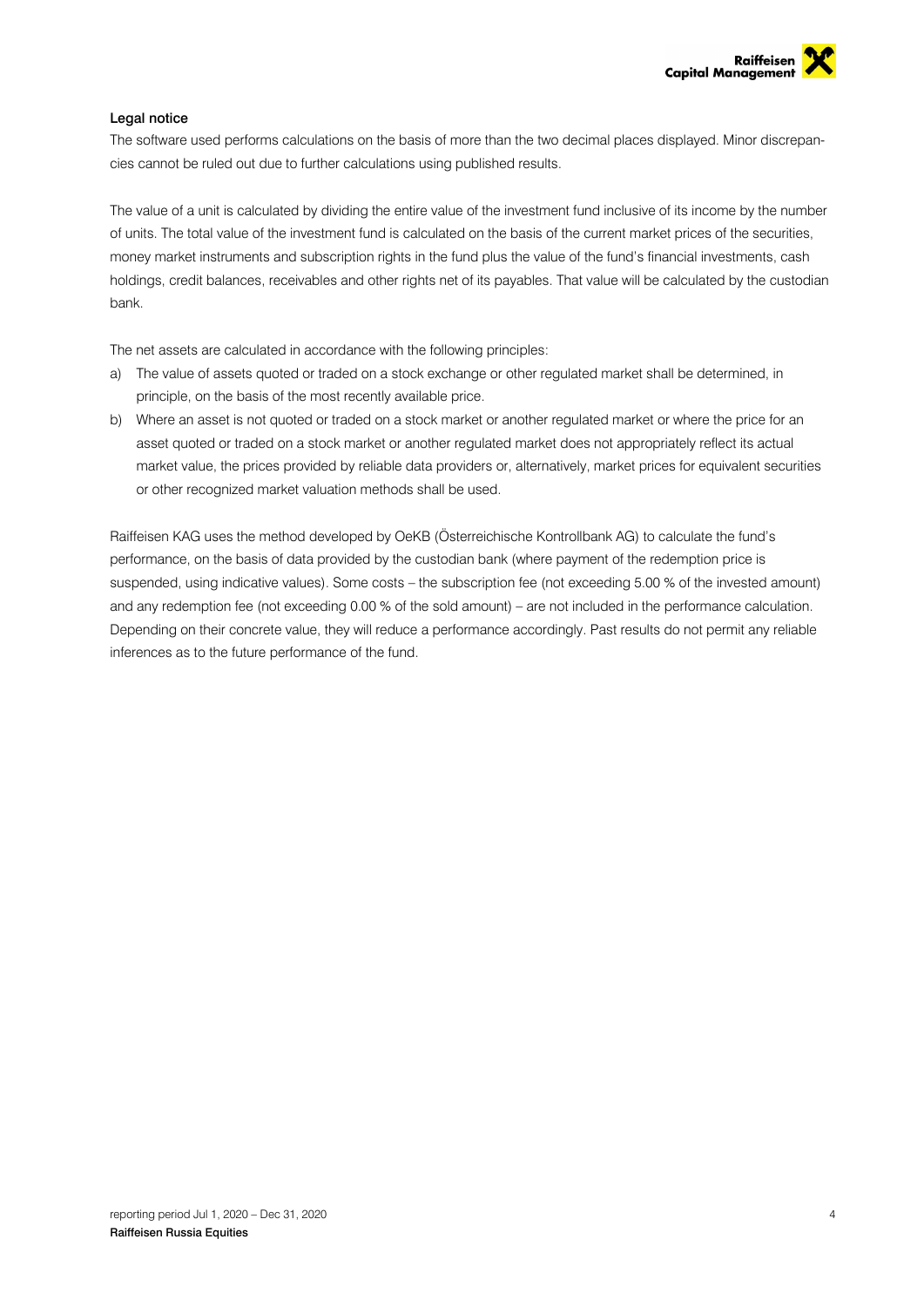#### Dear unitholder,

Raiffeisen Kapitalanlage-Gesellschaft m.b.H. is pleased to present its semi-annual fund report for Raiffeisen Russia Equities for the reporting period from Jul 1, 2020 to Dec 31, 2020. The accounting is based on the price calculation as of Dec 31, 2020.

### Fund details

|                                                                  | Jun 30, 2020  | Dec 31, 2020  |
|------------------------------------------------------------------|---------------|---------------|
| Total fund assets in EUR                                         | 67,407,474.21 | 69,803,357.69 |
| Net asset value/distributing units (R) (AT0000A07FQ5) in EUR     | 84.50         | 87.13         |
| Issue price/distributing units (R) (AT0000A07FQ5) in EUR         | 88.73         | 91.49         |
| Net asset value/distributing units (RZ) (AT0000A1TW88) in EUR    | 112.50        | 115.95        |
| Issue price/distributing units (RZ) (AT0000A1TW88) in EUR        | 112.50        | 115.95        |
| Net asset value/reinvested units (R) (AT0000A07FR3) in EUR       | 98.37         | 104.00        |
| Issue price/reinvested units (R) (AT0000A07FR3) in EUR           | 103.29        | 109.20        |
| Net asset value/reinvested units (RZ) (AT0000A1TW70) in EUR      | 116.70        | 123.87        |
| Issue price/reinvested units (RZ) (AT0000A1TW70) in EUR          | 116.70        | 123.87        |
| Net asset value/fully reinvestet units (I) (AT0000A0LSR3) in EUR | 109.34        | 118.28        |
| Issue price/fully reinvested units (I) (AT0000A0LSR3) in EUR     | 114.81        | 124.19        |
| Net asset value/fully reinvestet units (R) (AT0000A07FS1) in EUR | 99.08         | 106.63        |
| Issue price/fully reinvested units (R) (AT0000A07FS1) in EUR     | 104.03        | 111.96        |
|                                                                  |               |               |

# Units in circulation

|                            | Units in circulation on | Sales      | Repurchases  | Units in circulation on |
|----------------------------|-------------------------|------------|--------------|-------------------------|
|                            | Jun 30, 2020            |            |              | Dec 31, 2020            |
| AT0000A07FQ5 (R) A         | 28.874.868              | 837.113    | $-3.304.057$ | 26.407.924              |
| AT0000A1TW88 (RZ) A        | 2.208.235               | 175.429    | $-30.930$    | 2.352.734               |
| AT0000A07FR3 (R) T         | 424.801.258             | 20.830.425 | -22.712.542  | 422.919.141             |
| AT0000A1TW70 (RZ) T        | 32,390.058              | 4.930.786  | $-2.255.176$ | 35,065.668              |
| AT0000A0LSR3 (I) VTA       | 2.366.481               | 578.397    | $-314.576$   | 2.630.302               |
| AT0000A07FS1 (R) VTA       | 190.661.160             | 12,372.702 | -28.730.783  | 174.303.079             |
| Total units in circulation |                         |            |              | 663,678.848             |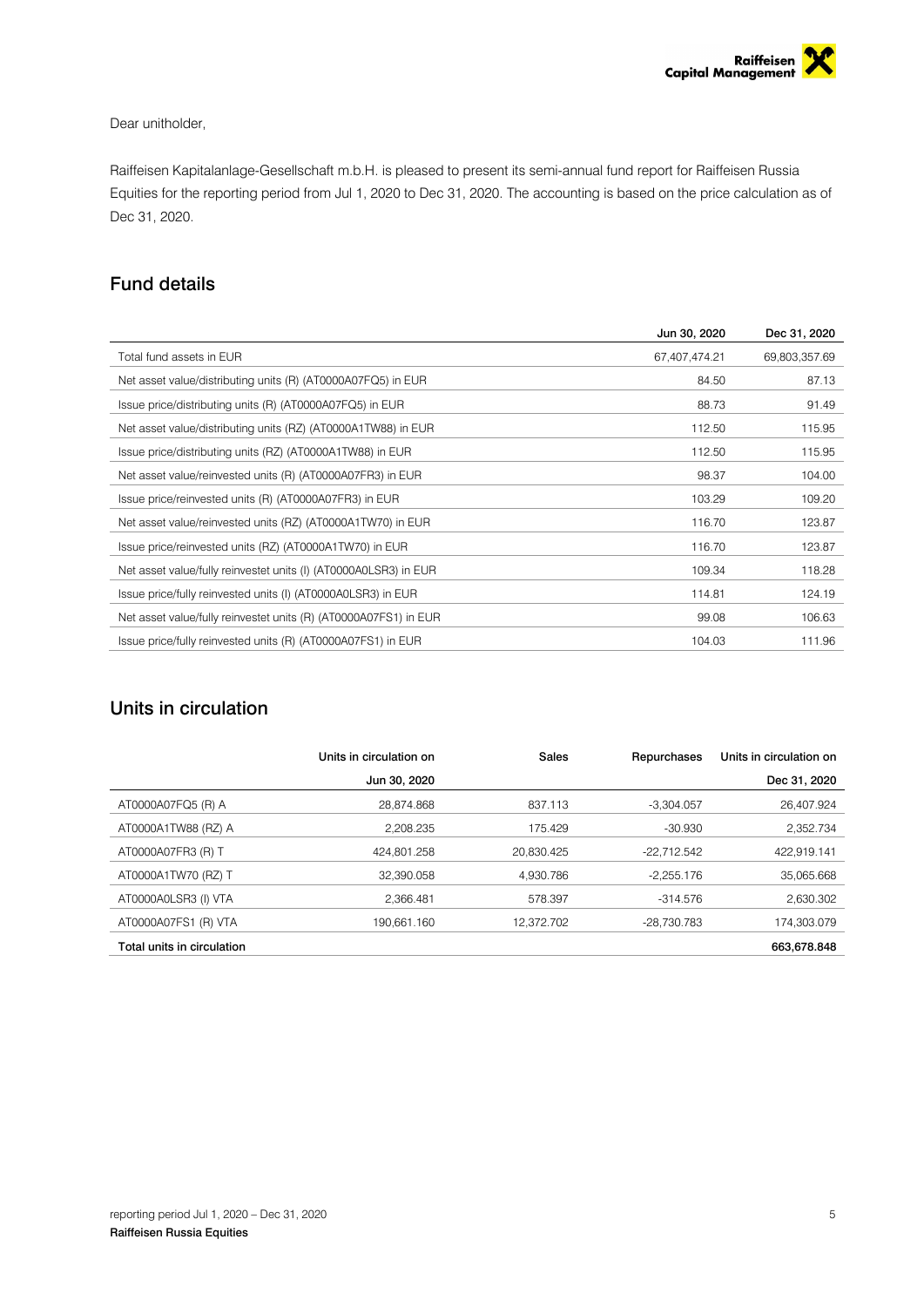

## Fund investment policy report

Despite a setback in the fall, H2 2020 was dominated by a positive price trend on the Russian market which priced in the anticipated economic recovery after the pandemic and was fueled by consistently buoyant global liquidity. In this environment, the general recovery of commodities prices also had a positive effect. From November 2020, the fund engaged in intense sector rotation which left previous investors' favorites, specifically defensive securities, such as telecom, and sectors benefiting from coronavirus-related restrictions, e.g. food retail, behind in relative terms. Gold mines were among the losers. Instead, investors focused on cyclical sectors, for instance steel, financials and commodities stocks. The fund was restructured accordingly to take account of these changes. Increases in bank holdings were particularly significant, while a highly selective strategy was pursued in the energy sector. Price rises were used to reduce positions mainly in the gold mines and steel segments.

Securities lending transactions were entered into in order to generate additional income.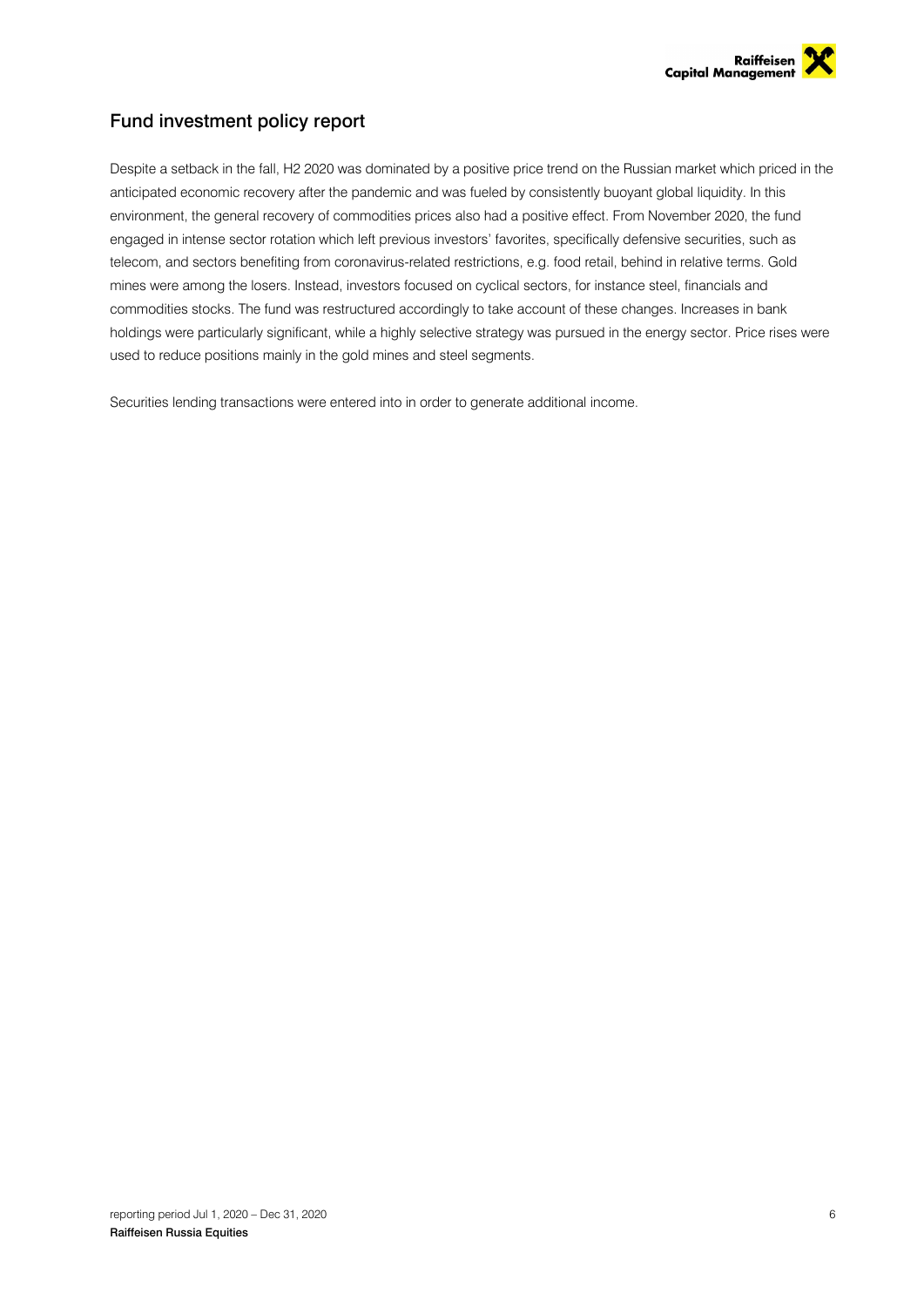

## Makeup of fund assets in EUR

Any discrepancies in terms of the market value or the share of the fund assets result from rounding-off.

UCITS refers to units in an undertaking for collective investment in transferable securities

- § 166 InvFG refers to units in investment funds in the form of "other asset portfolios"
- § 166 (1) item 2 InvFG refers to units in special funds

§ 166 (1) item 3 InvFG refers to units in undertakings for collective investment in transferable securities pursuant to § 166 (1) item 3 InvFG (such as alternative investments/hedge funds)

§ 166 (1) item 4 InvFG refers to units in real estate funds

| Type of security                                  | <b>OGAW/§ 166</b> |            | Currency Market value in EUR | Share of fund |
|---------------------------------------------------|-------------------|------------|------------------------------|---------------|
|                                                   |                   |            |                              | assets        |
|                                                   |                   |            |                              |               |
| Equities                                          |                   | <b>GBP</b> | 3,326,518.20                 | 4.77%         |
| Equities                                          |                   | <b>RUB</b> | 48,276,868.07                | 69.16%        |
| Equities                                          |                   | <b>USD</b> | 2,802,487.70                 | 4.01%         |
| <b>Total Equities</b>                             |                   |            | 54,405,873.97                | 77.94 %       |
| <b>Equities ADR</b>                               |                   | <b>USD</b> | 4,435,251.53                 | 6.35 %        |
| <b>Total Equities ADR</b>                         |                   |            | 4,435,251.53                 | 6.35%         |
| <b>Equities GDR</b>                               |                   | <b>RUB</b> | 480,585.13                   | 0.69%         |
| <b>Equities GDR</b>                               |                   | <b>USD</b> | 10,131,785.15                | 14.51 %       |
| <b>Total Equities GDR</b>                         |                   |            | 10,612,370.28                | 15.20 %       |
| <b>Total securities</b>                           |                   |            | 69,453,495.78                | 99.50 %       |
| <b>Bank balances/liabilities</b>                  |                   |            |                              |               |
| Bank balances/liabilities in fund currency        |                   |            | 14,587.67                    | 0.02%         |
| Bank balances/liabilities in foreign currency     |                   |            | 157,908.56                   | 0.23%         |
| Total bank balances/liabilities                   |                   |            | 172,496.23                   | 0.25%         |
| Accruals and deferrals                            |                   |            |                              |               |
| Interest claims (on securities and bank balances) |                   |            | $-1.68$                      | $-0.00%$      |
| Dividends receivable                              |                   |            | 320,614.93                   | 0.46%         |
| Total accruals and deferrals                      |                   |            | 320,613.25                   | 0.46%         |
| Other items                                       |                   |            |                              |               |
| Various fees                                      |                   |            | $-143,247.57$                | $-0.21%$      |
| <b>Total other items</b>                          |                   |            | -143,247.57                  | $-0.21%$      |
| <b>Total fund assets</b>                          |                   |            | 69,803,357.69                | 100.00 %      |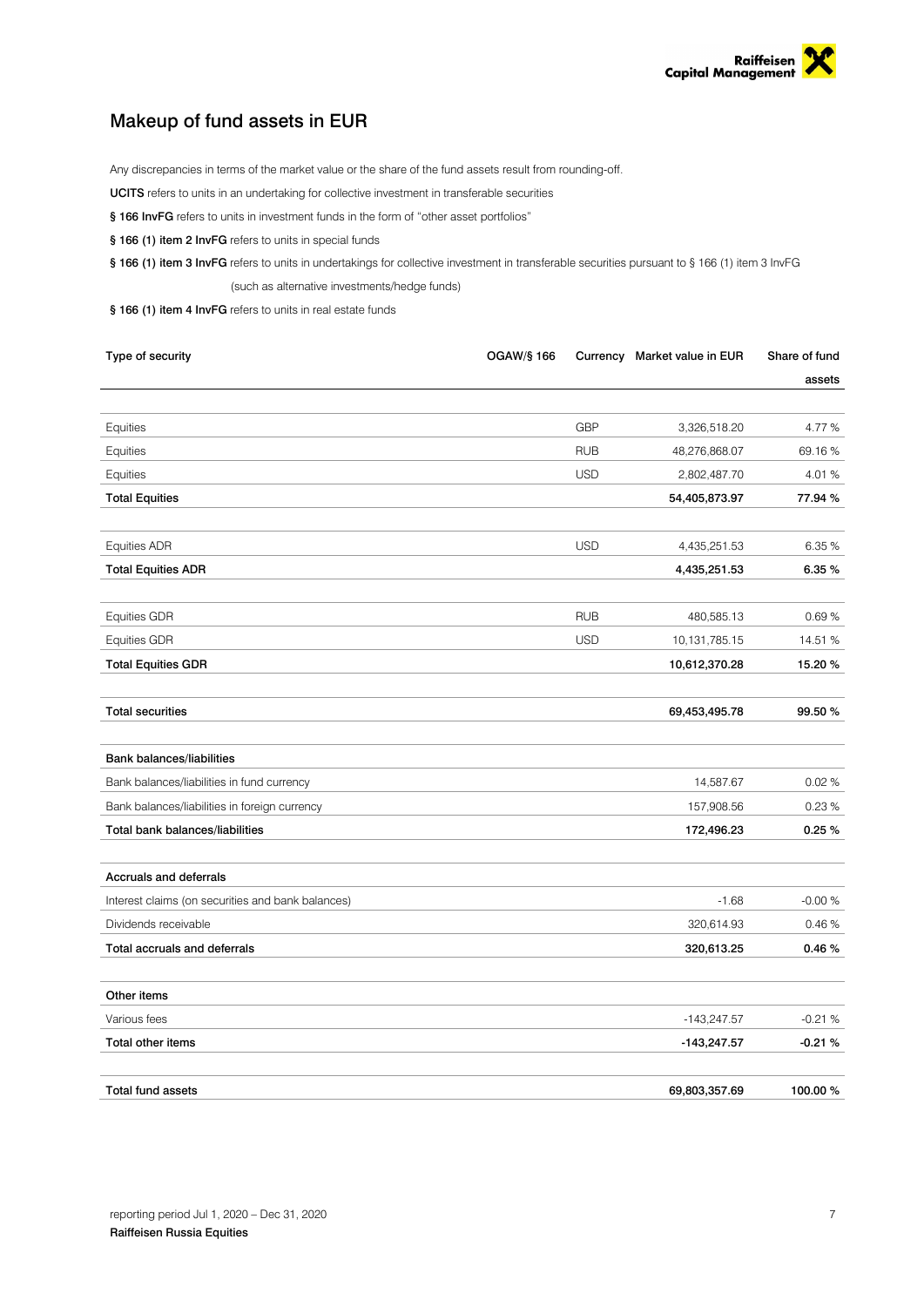#### Portfolio of investments in EUR as of Dec 31, 2020

Dates indicated for securities refer to the issue and redemption dates. An issuer's right of premature redemption (where applicable) is not specified.

The securities marked with a "Y" have an open-ended maturity (is perpetual). The price for forward exchange transactions is indicated in the relevant counter currency for the currency in question.

Any discrepancies in terms of the market value or the share of the fund assets result from rounding-off.

UCITS refers to units in an undertaking for collective investment in transferable securities

§ 166 InvFG refers to units in investment funds in the form of "other asset portfolios"

§ 166 (1) item 2 InvFG refers to units in special funds

§ 166 (1) item 3 InvFG refers to units in undertakings for collective investment in transferable securities pursuant to § 166 (1) item 3 InvFG (such as alternative investments/hedge funds)

§ 166 (1) item 4 InvFG refers to units in real estate funds

| Type of security    | OGAW/§ 166   ISIN |              | <b>Security title</b>             |            | Currency | Volume<br>Units/Nom. | Purchases<br>In period under review<br>Units/Nom. | Sales      | Pool-/<br>Price<br>ILB<br>Factor | Market value<br>in EUR | Share of fund<br>assets |
|---------------------|-------------------|--------------|-----------------------------------|------------|----------|----------------------|---------------------------------------------------|------------|----------------------------------|------------------------|-------------------------|
| Equities            |                   | JE00B6T5S470 | POLYMETAL INTERNATIONAL PLC POLY  | GBP        |          | 176.490              |                                                   | 53,000     | 17.035000                        | 3,326,518.20           | 4.77%                   |
| Equities            |                   | RU0009062285 | AEROFLOT PJSC AFLT                | <b>RUB</b> |          | 600,000              | 600,000                                           |            | 71.180000                        | 466,854.10             | 0.67%                   |
| Equities            |                   | RU0007252813 | ALROSA PJSC ALRS                  | <b>RUB</b> |          | 2.657.823            | 980,000                                           |            | 98.330000                        | 2,856,827.64           | 4.09%                   |
| Equities            |                   | RU000A0JSQ90 | DETSKY MIR PJSC DSKY              | <b>RUB</b> |          | 94,100               | 98.100                                            | 381,200    | 135.520000                       | 139,400.70             | 0.20%                   |
| Equities            |                   | RU0007661625 | <b>GAZPROM PJSC GAZP</b>          | <b>RUB</b> |          | 1,172,200            |                                                   | 68,300     | 212.690000                       | 2,725,340.27           | 3.90 %                  |
| Equities            |                   | RU000A0JPNM1 | <b>INTER RAO UES PJSC IRAO</b>    | <b>RUB</b> |          | 32.925.800           |                                                   | 11,000,000 | 5.312500                         | 1,912,085.13           | 2.74 %                  |
| Equities            |                   | RU000A0JPFP0 | <b>LSR GROUP PJSC LSRG</b>        | <b>RUB</b> |          | 30.600               |                                                   |            | 866,400000                       | 289,808.96             | 0.42%                   |
| Equities            |                   | RU0009024277 | LUKOIL PJSC LKOH                  | <b>RUB</b> |          | 68,852               |                                                   | 1,300      | 5,168.000000                     | 3,889,654.35           | 5.57 %                  |
| Equities            |                   | RU000A0JKQU8 | MAGNIT PJSC MGNT                  | <b>RUB</b> |          | 57,000               |                                                   | 7,000      | 5,668.500000                     | 3,531,953.29           | 5.06%                   |
| Equities            |                   | RU0007288411 | MMC NORILSK NICKEL PJSC GMKN      | <b>RUB</b> |          | 12,600               | 2,700                                             | 1,300      | 23,696.000000                    | 3,263,754.86           | 4.68%                   |
| Equities            |                   | RU0007775219 | MOBILE TELESYSTEMS PJSC MTSS      | <b>RUB</b> |          | 672,480              |                                                   | 76,000     | 330.650000                       | 2,430,635.55           | 3.48%                   |
| Equities            |                   | RU000A0JR4A1 | MOSCOW EXCHANGE MICEX-RTS PJ MOEX | <b>RUB</b> |          | 1.411.860            |                                                   | 351.400    | 159.570000                       | 2,462,718.79           | 3.53 %                  |
| Equities            |                   | RU000A0DKVS5 | NOVATEK PJSC NVTK                 | <b>RUB</b> |          | 192.410              | 15.900                                            | 8.300      | 1,259.200000                     | 2,648,465.38           | 3.79%                   |
| Equities            |                   | RU0009046452 | NOVOLIPETSK STEEL PJSC NLMK       | <b>RUB</b> |          | 715,000              | 315,000                                           | 200,000    | 209.060000                       | 1,633,988.26           | 2.34 %                  |
| Equities            |                   | RU000A0JRKT8 | PHOSAGRO PJSC PHOR                | <b>RUB</b> |          | 36,260               |                                                   |            | 3.133.000000                     | 1,241,824.26           | 1.78%                   |
| Equities            |                   | RU000A0JP7J7 | PIK GROUP PJSC PIKK               | <b>RUB</b> |          | 58,000               | 58,000                                            |            | 597.900000                       | 379,077.92             | 0.54 %                  |
| Equities            |                   | RU000A0JNAA8 | POLYUS PJSC PLZL                  | <b>RUB</b> |          | 12.772               | 2,750                                             | 5.130      | 15,225.000000                    | 2,125,632.38           | 3.05 %                  |
| Equities            |                   | RU000A0J2Q06 | ROSNEFT OIL CO PJSC ROSN          | <b>RUB</b> |          | 441.900              | 291,900                                           |            | 435.200000                       | 2,102,252.29           | 3.01 %                  |
| Equities            |                   | RU0008943394 | ROSTELECOM PJSC RTKM              | <b>RUB</b> |          | 147.000              |                                                   | 40,700     | 96.730000                        | 155,435.59             | 0.22%                   |
| Equities            |                   | RU0009029540 | SBERBANK OF RUSSIA PJSC SBER      | <b>RUB</b> |          | 1,971,070            | 475,500                                           |            | 271.100000                       | 5,841,219.29           | 8.37%                   |
| Equities            |                   | RU0009029557 | SBERBANK-PREFERENCE SBERP         | <b>RUB</b> |          | 55,900               |                                                   |            | 240.720000                       | 147,094.33             | 0.21%                   |
| Equities            |                   | RU0009046510 | SEVERSTAL PJSC CHMF               | <b>RUB</b> |          | 139,700              | 45.000                                            | 13,300     | 1,315.400000                     | 2,008,751.38           | 2.88%                   |
| Equities            |                   | RU000A0DQZE3 | SISTEMA PJSFC AFKS                | <b>RUB</b> |          | 1,497,500            | 1.497.500                                         |            | 28.641000                        | 468,842.48             | 0.67%                   |
| Equities            |                   | RU0008926258 | SURGUTNEFTEGAS PJSC SNGS          | <b>RUB</b> |          | 293.100              |                                                   | 1,146,200  | 36.130000                        | 115,759.26             | 0.17%                   |
| Equities            |                   | RU0009029524 | SURGUTNEFTEGAS-PREFERENCE SNGSP   | <b>RUB</b> |          | 2,973,030            |                                                   | 80,000     | 41.835000                        | 1,359,599.54           | 1.95%                   |
| Equities            |                   | RU0006944147 | TATNEFT PJSC - PREF TATNP         | <b>RUB</b> |          | 89,745               |                                                   | 82,200     | 475.000000                       | 465,989.16             | 0.67%                   |
| Equities            |                   | RU0009033591 | TATNEFT PJSC TATN                 | <b>RUB</b> |          | 133,700              |                                                   | 10,700     | 512.200000                       | 748,588.11             | 1.07%                   |
| Equities            |                   | NL0009805522 | YANDEX NV-A YNDX                  | <b>RUB</b> |          | 50,830               | 43,200                                            |            | 5,156.800000                     | 2,865,314.80           | 4.10%                   |
| Equities            |                   | NL0009805522 | YANDEX NV-A YNDX                  | <b>USD</b> |          | 49.600               | 7,500                                             |            | 69.500000                        | 2,802,487.70           | 4.01%                   |
| <b>Equities ADR</b> |                   | US3682872078 | GAZPROM PJSC-SPON ADR OGZD        | <b>USD</b> |          | 326,970              |                                                   |            | 5.660000                         | 1,504,532.50           | 2.16%                   |
| <b>Equities ADR</b> |                   | US42207L1061 | HEADHUNTER GROUP PLC-ADR HHR      | <b>USD</b> |          | 18.300               | 7.400                                             |            | 30.420000                        | 452.571.85             | 0.65%                   |

reporting period Jul 1, 2020 – Dec 31, 2020 8

Raiffeisen Russia Equities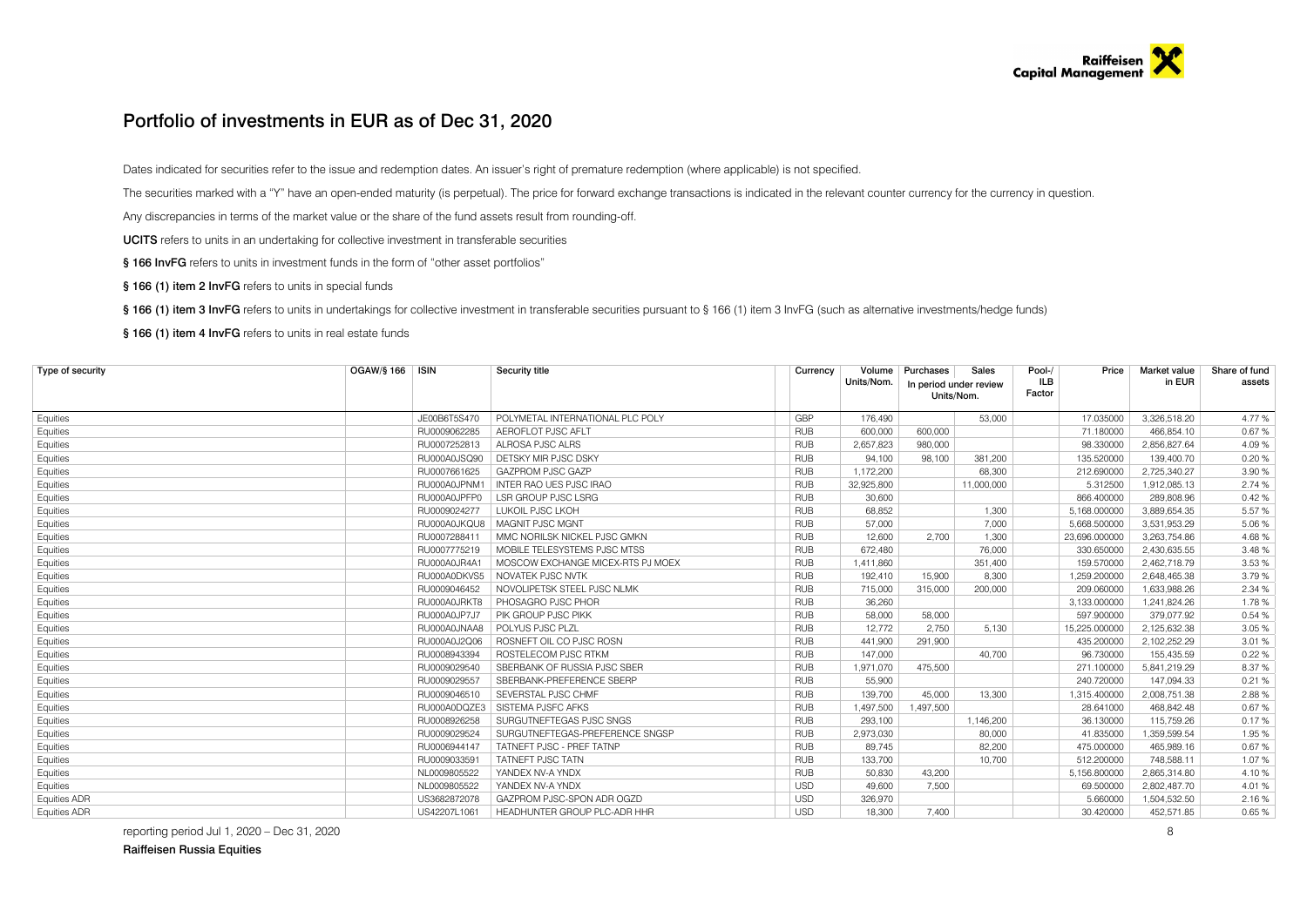

| Type of security                                                        | OGAW/§ 166   ISIN | Security title                    | Currency   |            | Volume Purchases | Sales                  | Pool-/ | Price        | Market value  | Share of fund |
|-------------------------------------------------------------------------|-------------------|-----------------------------------|------------|------------|------------------|------------------------|--------|--------------|---------------|---------------|
|                                                                         |                   |                                   |            | Units/Nom. |                  | In period under review | ILB    |              | in EUR        | assets        |
|                                                                         |                   |                                   |            |            | Units/Nom.       |                        | Factor |              |               |               |
| <b>Equities ADR</b>                                                     | US69343P1057      | LUKOIL PJSC-SPON ADR LKOD         | <b>USD</b> | 11,200     |                  |                        |        | 69.740000    | 635,005.08    | 0.91%         |
| <b>Equities ADR</b>                                                     | US55315J1025      | MMC NORILSK NICKEL PJSC-ADR MNOD  | <b>USD</b> | 58,738     |                  | 73,155                 |        | 31.770000    | 1,517,097.89  | 2.17%         |
| <b>Equities ADR</b>                                                     | US8688612048      | SURGUTNEFTEGAS-SP ADR SGGD        | <b>USD</b> | 20,904     |                  | 17,400                 |        | 4.768000     | 81,029.45     | 0.12%         |
| <b>Equities ADR</b>                                                     | US8766292051      | TATNEFT PAO-SPONSORED ADR ATAD    | <b>USD</b> | 7,340      |                  |                        |        | 41.060000    | 245,014.76    | 0.35%         |
| <b>Equities GDR</b>                                                     | US87238U2033      | TCS GROUP HOLDING-GDR REG S TCSG  | <b>RUB</b> | 2,600      | 2,600            |                        |        | 2,366.200000 | 67.250.69     | 0.10%         |
| <b>Equities GDR</b>                                                     | US98387E2054      | X 5 RETAIL GROUP NV-REGS GDR FIVE | <b>RUB</b> | 13,700     |                  | 1,000                  |        | 2,760.000000 | 413,334.44    | 0.59%         |
| Equities GDR                                                            | US29760G1031      | ETALON GROUP-GDR REG S ETLN       | <b>USD</b> | 291,338    |                  |                        |        | 1.665000     | 394,356.14    | 0.56%         |
| <b>Equities GDR</b>                                                     | US46627J3023      | HALYK SAVINGS BANK-GDR REG S HSBK | <b>USD</b> | 64,708     |                  |                        |        | 11.650000    | 612.859.80    | 0.88%         |
| <b>Equities GDR</b>                                                     | US48581R2058      | JSC KASPI.KZ GDR-REG S KSPI       | <b>USD</b> | 19,000     | 19,000           |                        |        | 66.800000    | 1,031,827.97  | 1.48%         |
| <b>Equities GDR</b>                                                     | US52634T2006      | <b>LENTA PLC LNTA</b>             | <b>USD</b> | 156,900    | 61,300           |                        |        | 3.530000     | 450,271.94    | 0.65%         |
| <b>Equities GDR</b>                                                     | US5603172082      | MAIL.RU GROUP-GDR REGS MAIL       | <b>USD</b> | 44,500     | 5.200            |                        |        | 26,600000    | 962.318.60    | 1.38%         |
| <b>Equities GDR</b>                                                     | US6698881090      | NOVATEK PJSC-SPONS GDR REG S NVTK | <b>USD</b> | 4,000      | 4,000            |                        |        | 169.200000   | 550.221.54    | 0.79%         |
| <b>Equities GDR</b>                                                     | US67011E2046      | NOVOLIPETSK STEEL PJSC-GDR NLMK   | <b>USD</b> | 48.084     |                  |                        |        | 27.940000    | 1.092.205.16  | 1.56 %        |
| <b>Equities GDR</b>                                                     | US67812M2070      | ROSNEFT OIL CO PJSC-REGS GDR ROSN | <b>USD</b> | 159,881    | 159,881          |                        |        | 5.810000     | 755,179.55    | 1.08%         |
| <b>Equities GDR</b>                                                     | US8181503025      | SEVERSTAL - GDR REG S SVST        | <b>USD</b> | 95,590     |                  | 67,000                 |        | 17.640000    | 1,370,844.76  | 1.96%         |
| <b>Equities GDR</b>                                                     | US87238U2033      | TCS GROUP HOLDING-GDR REG S TCS   | <b>USD</b> | 22,619     |                  |                        |        | 31.800000    | 584,760.13    | 0.84 %        |
| <b>Equities GDR</b>                                                     | US98387E2054      | X 5 RETAIL GROUP NV-REGS GDR FIVE | <b>USD</b> | 77,400     |                  | 16,000                 |        | 36.980000    | 2,326,939.56  | 3.33 %        |
|                                                                         |                   |                                   |            |            |                  |                        |        |              |               |               |
| Total licensed securities admitted to trading on the official market or |                   |                                   |            |            |                  |                        |        |              |               |               |
| another regulated market                                                |                   |                                   |            |            |                  |                        |        |              | 69,453,495.78 | 99.50%        |
| <b>Total securities</b>                                                 |                   |                                   |            |            |                  |                        |        |              | 69,453,495.78 | 99.50 %       |
|                                                                         |                   |                                   |            |            |                  |                        |        |              |               |               |
| <b>Bank balances/liabilities</b>                                        |                   |                                   |            |            |                  |                        |        |              |               |               |
|                                                                         |                   |                                   | <b>EUR</b> |            |                  |                        |        |              | 14,587.67     | 0.02%         |
|                                                                         |                   |                                   | <b>USD</b> |            |                  |                        |        |              | 157.908.56    | 0.23 %        |
|                                                                         |                   |                                   |            |            |                  |                        |        |              |               |               |
| Total bank balances/liabilities                                         |                   |                                   |            |            |                  |                        |        |              | 172,496.23    | 0.25%         |
|                                                                         |                   |                                   |            |            |                  |                        |        |              |               |               |
| Accruals and deferrals                                                  |                   |                                   |            |            |                  |                        |        |              |               |               |
| Interest claims (on securities and bank balances)                       |                   |                                   |            |            |                  |                        |        |              | $-1.68$       | $-0.00%$      |
| Dividends receivable                                                    |                   |                                   |            |            |                  |                        |        |              | 320,614.93    | 0.46%         |
| Total accruals and deferrals                                            |                   |                                   |            |            |                  |                        |        |              | 320,613.25    | 0.46%         |
|                                                                         |                   |                                   |            |            |                  |                        |        |              |               |               |
| Other items                                                             |                   |                                   |            |            |                  |                        |        |              |               |               |
| Various fees                                                            |                   |                                   |            |            |                  |                        |        |              | $-143.247.57$ | $-0.21%$      |
|                                                                         |                   |                                   |            |            |                  |                        |        |              |               |               |
| <b>Total other items</b>                                                |                   |                                   |            |            |                  |                        |        |              | $-143,247.57$ | $-0.21%$      |
|                                                                         |                   |                                   |            |            |                  |                        |        |              |               |               |
| <b>Total fund assets</b>                                                |                   |                                   |            |            |                  |                        |        |              | 69.803.357.69 | 100.00%       |

| <b>ISIN</b>  | Income class |                                         | Currency   | Net asset value per unit | Units in circulation |
|--------------|--------------|-----------------------------------------|------------|--------------------------|----------------------|
| AT0000A07FQ5 |              | income-distributing                     | <b>EUF</b> | 87.13                    | 26,407.924           |
| AT0000A1TW88 |              | income-distributing                     | <b>EUP</b> | 115.95                   | 2,352.734            |
| AT0000A07FR3 |              | income-retaining                        | <b>EUR</b> | 104.00                   | 422,919.141          |
| AT0000A1TW70 |              | income-retaining                        | <b>EUF</b> | 123.87                   | 35,065.668           |
| AT0000A0LSR3 |              | full income-retaining (outside Austria) | <b>EUR</b> | 118.28                   | 2,630.302            |
| AT0000A07FS1 |              | full income-retaining (outside Austria) | <b>EUR</b> | 106.63                   | 174,303.079          |

reporting period Jul 1, 2020 – Dec 31, 2020

Raiffeisen Russia Equities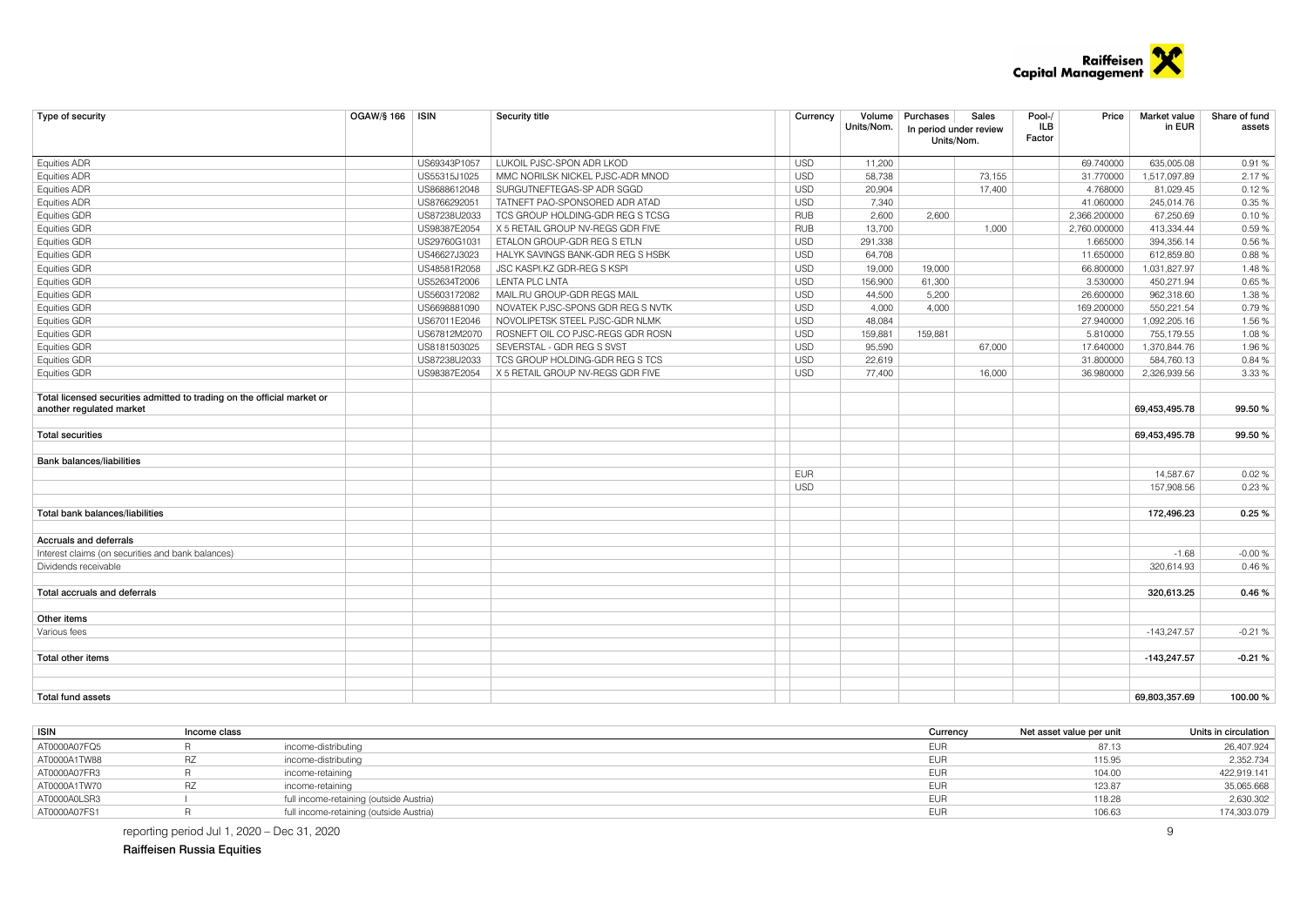

#### Exchange rates

#### Foreign currency assets were converted into EUR on the basis of the exchange rates applicable on Dec 30, 2020

| Currency             |     | Price (1 EUR =) |
|----------------------|-----|-----------------|
| <b>British Pound</b> | GBP | 0.903800        |
| Russian Rubles       |     | 91.480400       |
| US Dollars           |     | .230050         |

#### Securities purchases and sales during the period under review not listed under the portfolio of assets:

| Type of security | OGAW/§ 166 | <b>ISIN</b>  | Security title                             | Purchases<br>Currency | Sales            |
|------------------|------------|--------------|--------------------------------------------|-----------------------|------------------|
|                  |            |              |                                            | <b>Additions</b>      | <b>Disposals</b> |
| Equities         |            | GB0031544546 | PETROPAVLOVSK PLC POG                      | GBP                   | 4,600,000        |
| Equities         |            | RU0009062467 | GAZPROM NEFT PJSC SIBN                     | <b>RUB</b>            | 50,000           |
| Equities         |            | RU0009084396 | MAGNITOGORSK IRON & STEEL WO MAGN          | RUB<br>350,000        | 3,087,100        |
| Equities         |            |              | RU000A0JP5V6 VTB BANK PJSC VTBR            | <b>RUB</b>            | ,734,200,900     |
| Equities ADR     |            |              | US74735M1080   QIWI PLC-SPONSORED ADR QIWI | 2.100<br><b>USD</b>   | 40,800           |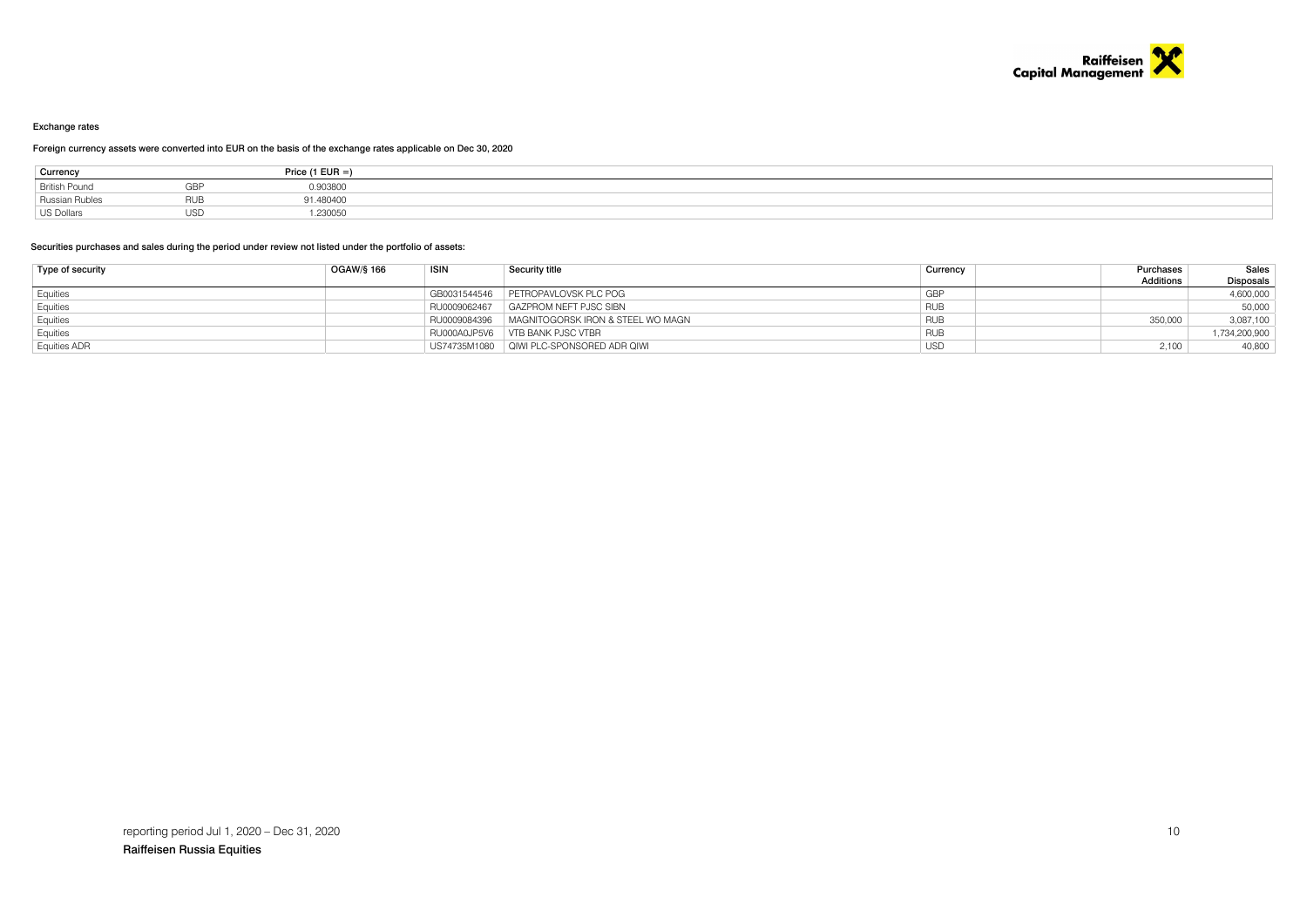

#### Further information on securities lending transactions

Overall risk (exposure) (securities loaned as of the reporting date versus fund volume):

0.00 %

On the reporting date Dec 31, 2020 no securities had been lent.

Identity of the counterparties for securities lending transactions:

Raiffeisen Bank International AG (as a recognized securities lending system within the meaning of § 84 InvFG)

• Nature and value of eligible collateral received by the investment fund versus the counterparty risk:

Under the master agreement on securities lending transactions concluded between the management company and Raiffeisen Bank International AG, Raiffeisen Bank International AG is obliged to provide collateral for loaned securities. Bonds, equities and units in investment funds are permitted as collateral. The bonds used as collateral may be issued by sovereigns, supranational issuers and/or companies etc. No stipulations apply in relation to the terms of these bonds. Within the scope of provision of collateral, pursuant to § 4 of the Austrian Securities Lending and Repurchase Agreement Ordinance (Verordnung zu Wertpapierleih- und Pensionsgeschäften, WPV), diversification and correlation with risk diversification achieved through quantitative issuer limits in particular and appropriate liquidity for collateral for the purpose of tradability and realizability will be ensured. This collateral will be valued on each banking day, subject to an add-on compared to the valuation of the securities loaned from the fund in accordance with provisions of EU Regulation 575/2013 (CRR). For bonds, this add-on will be determined on the basis of the credit rating of the issuer and the remaining term of the bond and will amount to no less than 0.5 %. For equities and units in investment funds, this add-on will amount to 10.607 %. The value of the required collateral, thus calculated, will result in the ongoing overcollateralization of the fund's outstanding securities lending positions.

Country of counterparty (Raiffeisen Bank International AG): Austria Settlement: bilateral

Custody of collateral which the investment fund has received in connection with securities lending transactions:

The collateral will be held in a separate sub-account with the custodian bank/depositary for each fund.

Custody of collateral which the investment fund has provided in connection with securities lending transactions:

Within the limits stipulated by law (§ 84 InvFG), the management company is merely permitted to lend securities to third parties. However, it is not permitted to borrow securities. Accordingly, the investment fund will not provide any collateral within the scope of securities lending transactions.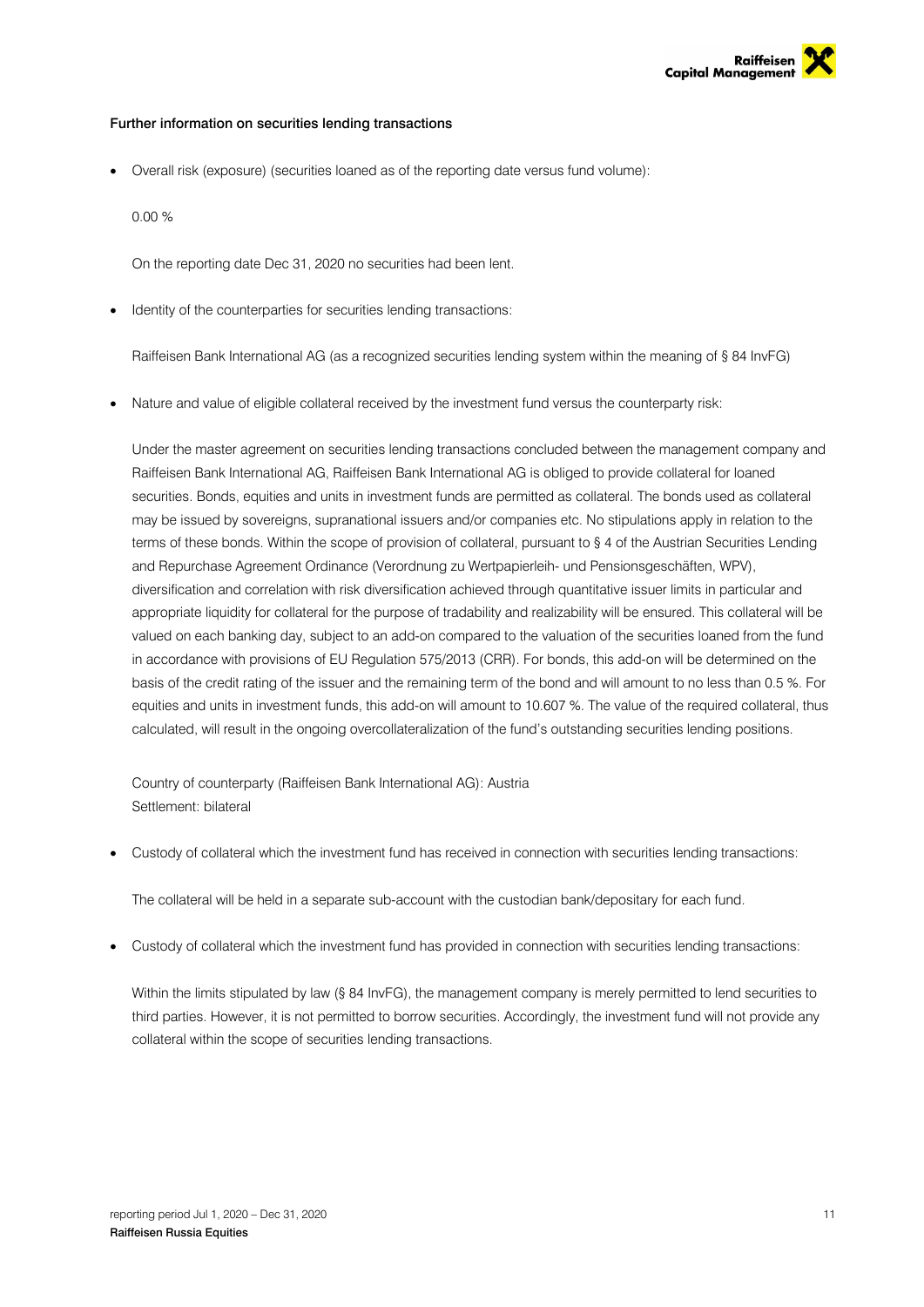

#### Further information on repurchase agreements

During the reporting period, no repurchase agreements were concluded on behalf of the fund. Accordingly, the information concerning repurchase agreements which is stipulated in § 8 of the Austrian Securities Lending and Repurchase Agreement Ordinance and Art. 13 of Regulation (EU) No. 2015/2365 is not required.

#### Total return swaps and similar derivative instruments

A total return swap is a credit derivative instrument. Income and fluctuations in the value of the underlying financial instrument (underlying instrument or reference asset) are exchanged for fixed interest payments.

The fund did not enter into total return swaps or similar derivative instruments in the period under review.

Raiffeisen Kapitalanlage-Gesellschaft m.b.H. complies with the code of conduct for the Austrian investment fund industry 2012.

Vienna, 8 February 2021

Raiffeisen Kapitalanlage-Gesellschaft m.b.H.

Rainer Schnabl **Mag** 

Mag. (FH) Dieter Aigner

Ing. Michal Kustra